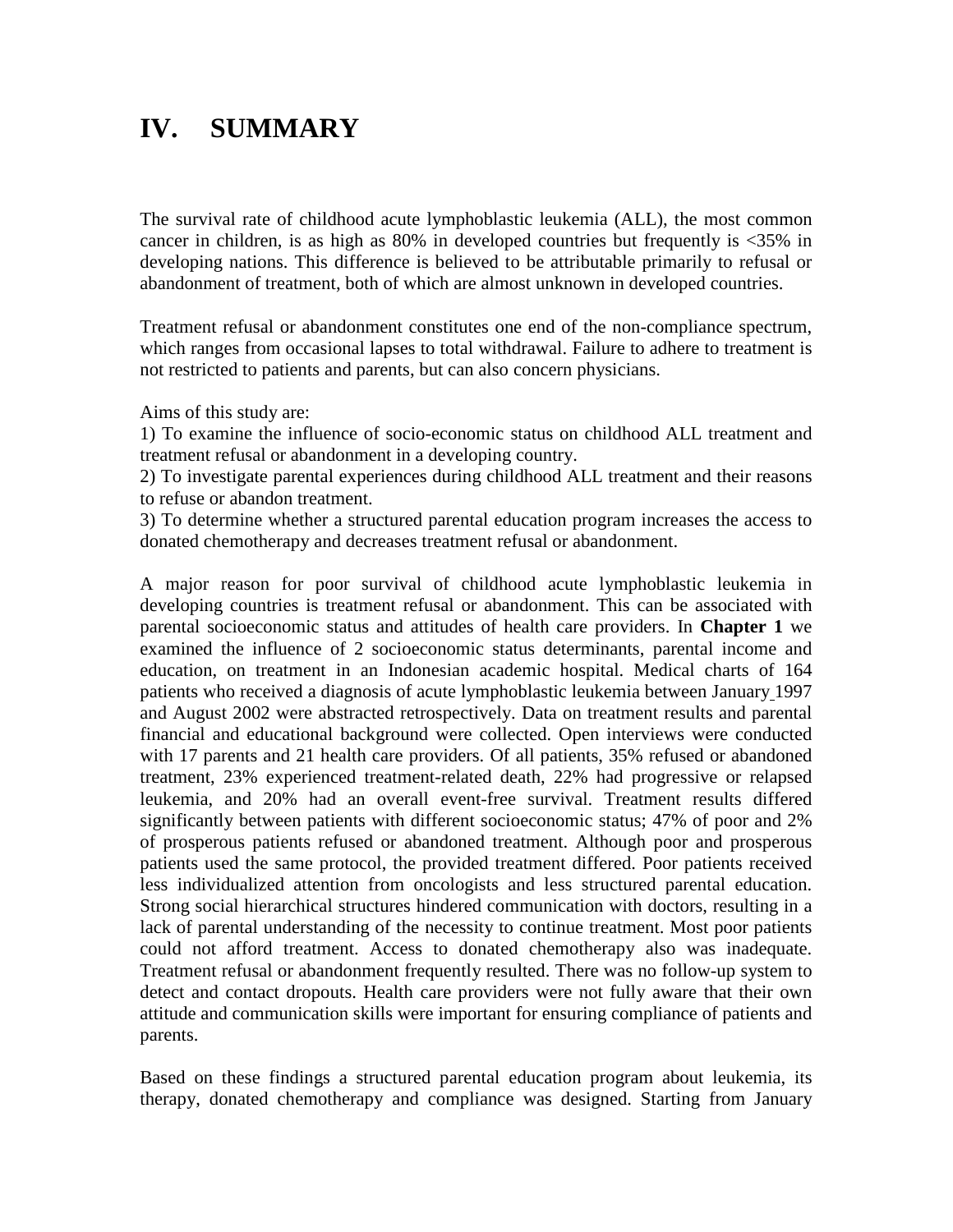2004 this program has been provided to all parents. The program contained: a videopresentation in hospital, information booklet, audiocassette, DVD, procedures for informed-consent, statement of understanding for donated chemotherapy and a complaints-mechanism.

Chapter 1 illustrated that treatment results differed significantly between poor and prosperous children with leukemia in Indonesia. In **Chapter 2** we determined whether parental socio-economic status influences beliefs, attitude and behavior of health-care providers treating childhood leukemia in Indonesia. A self-administered semi-structured questionnaire was filled in by 102 health care providers (69 doctors, 28 nurses, 2 psychologists, 2 hematology technicians, 1 administrator) from November 2004 till August 2005. We found that most health care providers (98%) asked parents about their financial situation. The decision to start treatment was influenced by parental socioeconomic status (86%), motivation of parents (80%), and motivation of doctors (76%). Health care providers stated that prosperous patients comply better with treatment (64%), doctors comply better with treatment for the prosperous (53%), most patients cannot afford to complete treatment (58%), less extensive explanations are given toward poor families (60%), and communication is impeded by differences in status (67%). When dealing with prosperous families a minority of health care providers stated that they pay more attention (27%), work with greater accuracy (24%), take more interest (23%), and devote more time per visit (22%). Most health care providers denied differences in the quality of medical care (93%) and the chances of cure (58%) between poor and prosperous patients. We concluded that beliefs, attitude and behavior of health care providers toward poor versus prosperous patients appeared to differ. These differences may contribute to the immense drop-out rate and slight chances of survival among poor leukemia patients in developing countries.

In Chapter 1 we described that the access to donated chemotherapy for childhood leukemia patients in Indonesia was limited from 1997 until 2004: only 16% of eligible families received donations. After the introduction of our structured parental education programme in January 2004, we examined in **Chapter 3** the access of parents of children with leukemia to donated chemotherapy. Of 72 new childhood ALL patients attending the Indonesian academic hospital from November 2004 till April 2006, 51 parents (71%) were interviewed by independent psychologists using semi-structured questionnaires. Parents of 21 patients (29%) did not participate because their children dropped-out ( $n =$ 10) or died  $(n = 11)$  before an interview took place. Four patients had health insurance and did not need donated chemotherapy. Access to donated chemotherapy was improved: 46/47 patients (98%) received donations. Structured parental education improved the access to donated chemotherapy. Outreach-programs may benefit from this approach. This may enable more patients from poor socio-economic backgrounds in the developing countries to receive aid and achieve cure.

Treatment refusal and abandonment are common causes of treatment failure in childhood acute lymphoblastic leukemia (ALL) in many developing countries. In most studies reasons for abandonment were based on the opinion of health care providers, very few studies have focused on the parental point-of-view. Aims of the study in **Chapter 4** were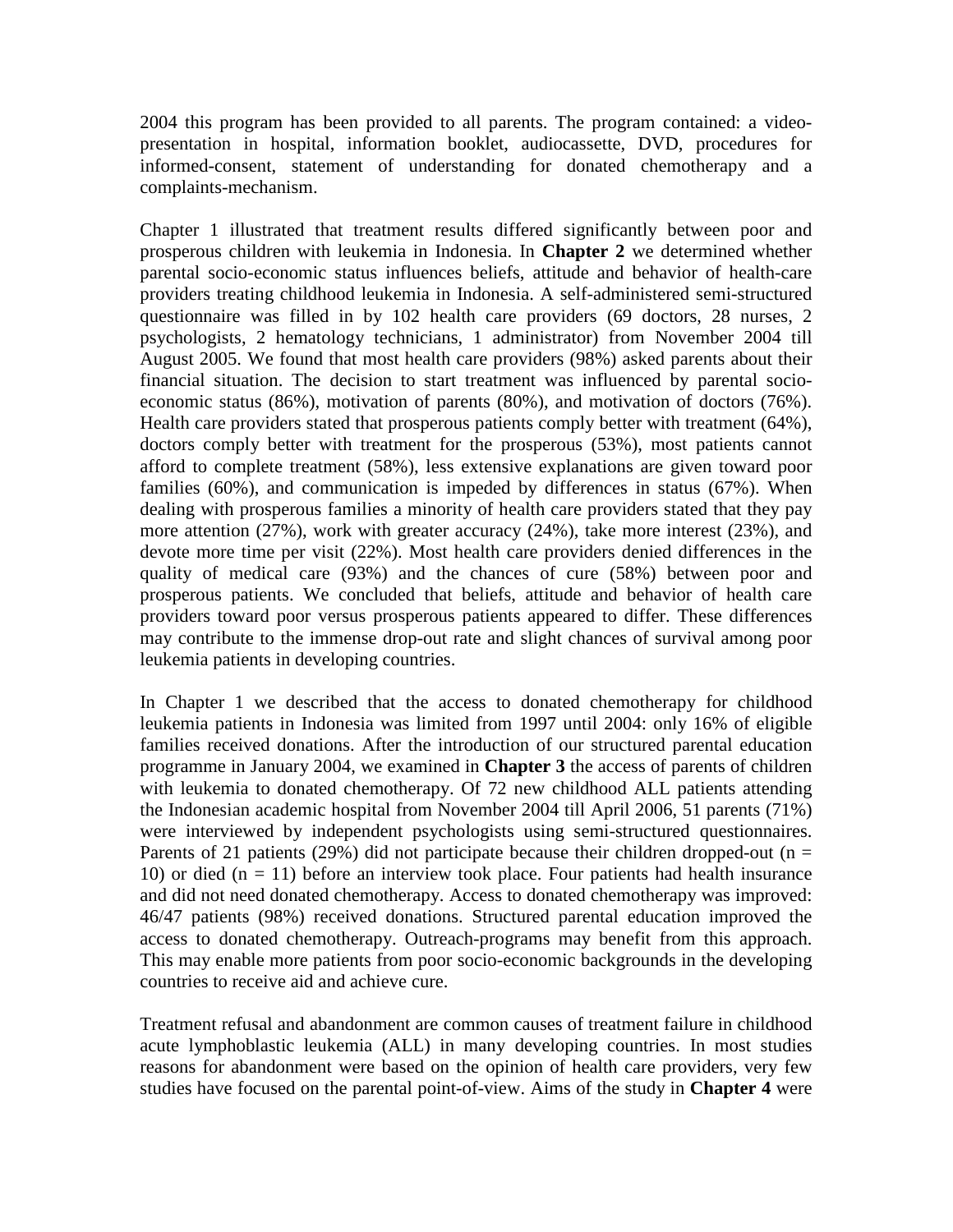to analyze the parents' reasons of abandonment and to ascertain the fate of children who abandoned treatment in a pediatric oncology center in Yogyakarta, Indonesia. We conducted home-visits to interview families of ALL patients, diagnosed between January 2004 and August 2007, who refused or abandoned treatment. During this period, 159 patients were diagnosed with ALL of which 40 children (25%) refused or abandoned therapy. Thirty-seven (93%) of these children were home-visited. Reasons for abandonment were complex. Most parents mentioned several reasons. Financial and transportation difficulties were not the only or main reasons for abandonment. Belief of ALL incurability, experience of severe side-effects and dissatisfaction with health care providers were also important considerations. Most patients (64%) abandoned treatment during the diagnostic-evaluation or remission-induction phase. Of the 37 patients who refused or abandoned treatment, 26 (70%) children died, and 11 (30%) children were still alive, 2 of them more than 2 years after abandonment. We concluded that reducing treatment abandonment of childhood ALL in developing countries requires not only financial and transportation support, but also parental education, counselling, psychosocial assistence, improvement of quality-of-care and adequate management of side-effects.

In **Chapter 5** we examined socio-economic, treatment-related, and psychological experiences of parents during the acute lymphoblastic leukemia treatment of their children in an academic hospital in Indonesia. Children were treated with the WK-ALL-2000 protocol and received donated chemotherapy. From November 2004 to April 2006, 51 parents were interviewed by psychologists using semi-structured questionnaires. The family income had decreased (69%) since the start of treatment. Parents lost their jobs (29% of fathers, 8% of mothers), most of whom stated that this loss of employment was caused by the leukemia of their child (87% of fathers, 100% of mothers). Treatment-costs resulted in financial difficulties (78%), debts (65%), and forced parents either to postpone or withdraw from parts of treatment (18%). Parents mentioned needing more information (86%) from and contact (77%) with doctors. The parent organization did not pay any visits (69%) during hospitalization, nor did they give information (59%) or emotional support (55%). We have concluded that the socio-economic impact of leukemia treatment was profound. Communication between parents and doctors requires improving. The role of the parent organization was insignificant and must be ameliorated.

In **Chapter 6** we compared childhood ALL treatment outcome before and after introduction of the parental education program. We reviewed medical records of 283 children with ALL diagnosed during two periods: before (January 1997- August 2002; n=164) and after (January 2004-December 2006; n=119) introduction of the education program. Data on treatment results and parental socioeconomic status were collected. After introduction of the education program, treatment refusal decreased significantly and event-free survival increased significantly in poor patients. Treatment abandonment increased significantly in prosperous patients. In the overall population toxic-death increased significantly and no significant difference in event-free survival was found. We concluded that after introduction of the education program, poor families received structured information about leukemia, treatment, and donated chemotherapy for the first time. Treatment refusal decreased and event-free survival increased significantly in poor